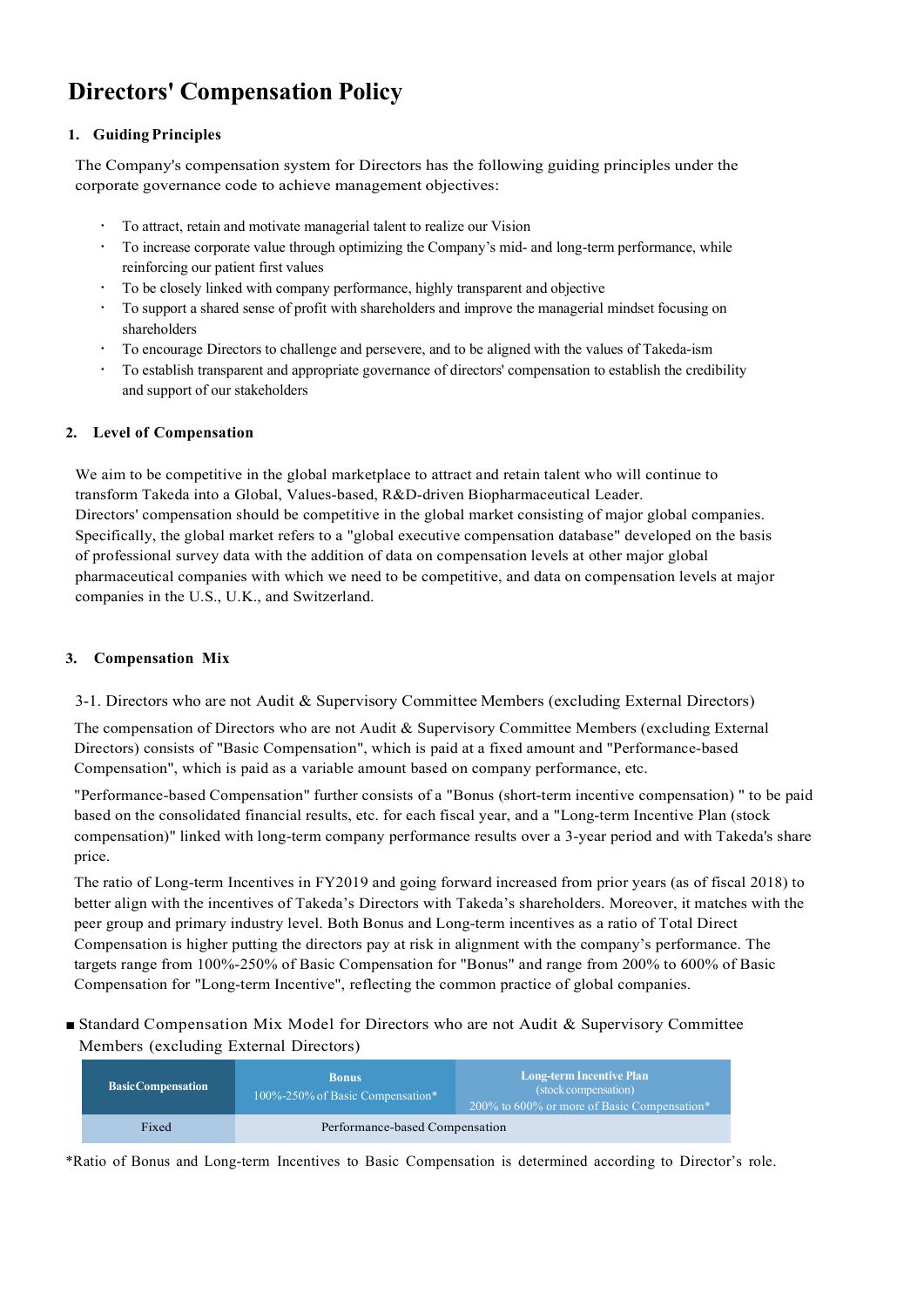## 3-2. External Directors who are not Audit & Supervisory Committee Members

The compensation of External Directors who are not Audit & Supervisory Committee Members consists of Basic Compensation, which is paid as a fixed amount, and Long-term Incentive (stock compensation). The stock compensation is linked only to share price and not to company performance results. Newly awarded stock compensation in 2019 and going forward will vest and be paid three years after the award date of base points used for the calculation and Directors will be required to hold 75% of their vested share portion until they leave the Company (however, awarded stock compensation in or before 2018 will vest and be paid after they leave the Company).

Bonus is not available for this category of Director. Committee retainers are paid with Basic Compensation for the chair of board meeting, chairperson of the compensation committee, and chairperson of Nomination Committee. The current compensation mix is "Basic Compensation" and "Long-term Incentive", which is a maximum of 100% of the Basic Compensation.

## ■ Standard Compensation Mix Model for External Directors who are not Audit & Supervisory Committee Members

| <b>Basic Compensation</b>                  | <b>Long-term Incentive Plan</b><br>(stock compensation)<br>Maximum of 100% of the Basic Compensation |  |  |
|--------------------------------------------|------------------------------------------------------------------------------------------------------|--|--|
| additionally committee fee paid for chairs |                                                                                                      |  |  |
|                                            | Fixed                                                                                                |  |  |

## 3-3. Directors who are Audit & Supervisory Committee Members

The compensation of Directors who are Audit & Supervisory Committee Members consists of Basic Compensation, which is paid as a fixed amount, and Long-term Incentive (stock compensation). The stock compensation is linked only to share price and not to company performance results. Newly awarded stock compensation in 2019 and going forward will vest and be paid three years after the award date of base points used for the calculation and Directors will be required to hold 75% of their vested share portion until they leave the Company (however, awarded stock compensation in or before 2018 will vest and be paid after they leave the Company).

Bonus is not available for this category of Director. Committee retainer is paid with Basic Compensation for External directors who are Audit & Supervisory Committee Members.

The current compensation mix is "Basic Compensation" and "Long-term Incentive", which is a maximum of 100% of the Basic Compensation.

## ■ Standard Compensation Mix Model for Directors who are Audit & Supervisory Committee Members

| <b>Basic Compensation</b><br>additionally committee fee paid for members | <b>Long-term Incentive Plan</b><br>(stock compensation)<br>Maximum of 100% of the Basic Compensation |  |  |
|--------------------------------------------------------------------------|------------------------------------------------------------------------------------------------------|--|--|
|                                                                          | Fixed                                                                                                |  |  |

## **4. Performance-based Compensation**

#### 4-1. Directors who are not Audit & Supervisory Committee Members (excluding External Directors)

For Directors who are not Audit & Supervisory Committee Members (excluding External Directors), the Company has introduced a Long-term Incentive Plan that is allocated as 60% for the plan designed based on Performance Share Units (Performance Share Unit awards) and 40% for the plan designed based on Restricted Stock Units (Restricted Stock Unit awards) to strengthen the link between compensation and company performance and share price, and to reinforce the commitment to increasing corporate value in the mid and long term.

Performance Share Unit awards, which fall under Performance-based Compensation, will be linked with the latest midto long-term performance objectives over a three-year period such as but not limited to consolidated revenue, operating free cash flow, indicators on profit, R&D targets and integration success factors, etc., as transparent and objective key performance indicators (KPI). The variable range of payout rate for Performance Share Unit awards is from 0% to 200% (100% at target), based on performance achievement. For newly awarded Long-term Incentive awards in 2019 and going forward, a two year holding period will be mandated, and this includes Performance Share Unit awards if and when shares become vested.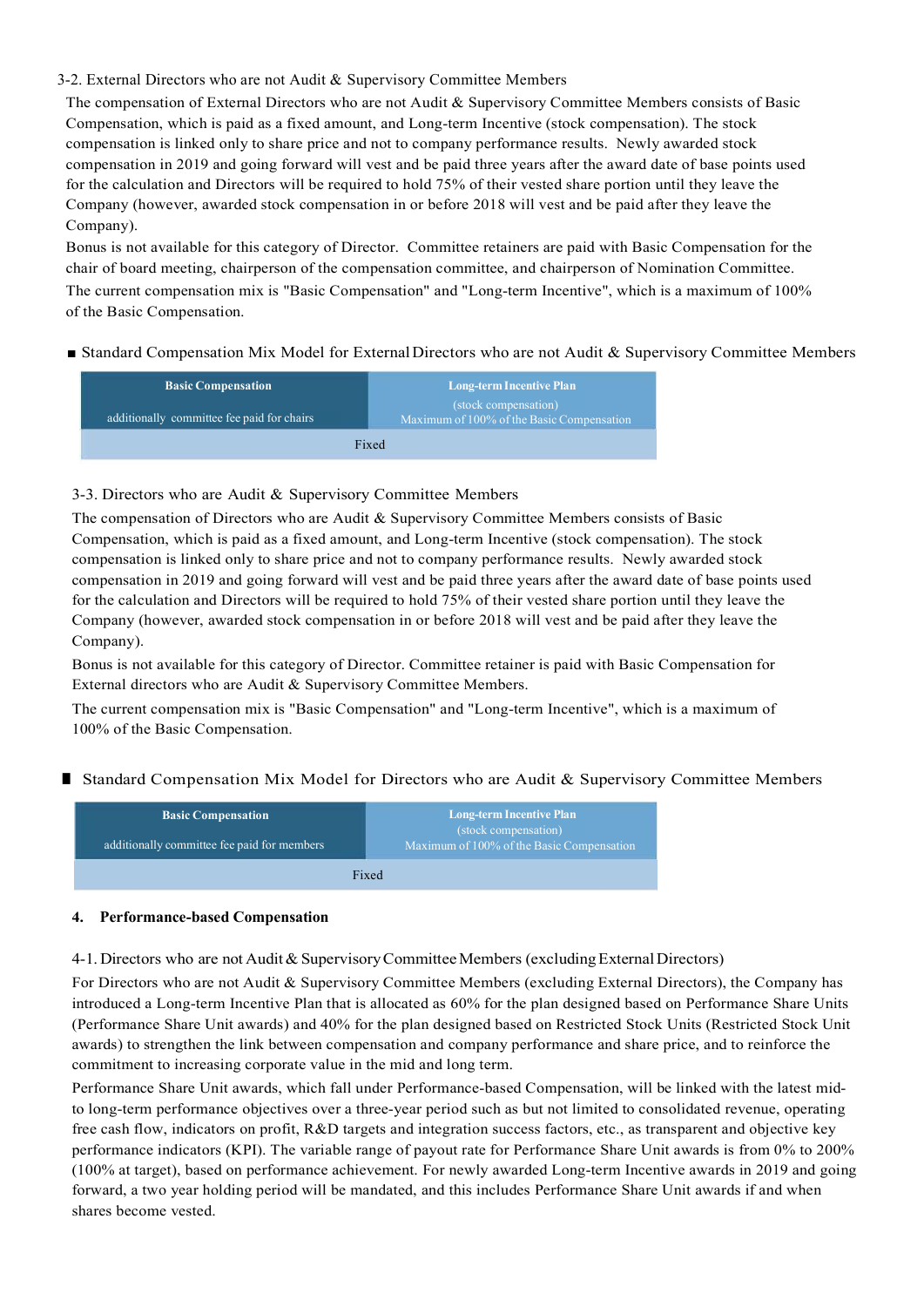# ■ Annual Performance Share Unit Awards Image



In addition to regular stock compensation, the company may, from time to time, award one-time special Performance Share Unit awards which are directly linked to point-in-time corporate initiatives and which are aligned with shareholder expectations. Performance against established KPIs for one-time special Performance Share Unit awards are determined independently each year over a three-year period, with shares becoming vested after performance has been determined for the applicable period. There is no post-vesting holding period established for special Performance Share Unit awards.

# ■ Special Performance Share Unit Awards (stock compensation) Image



## ■ **Annual Bonus**

Bonuses will be paid based on performance achievement of annual goals. Bonuses will be paid in the range of 0% to 200% (100% at target) in accordance with the achievement of performance indicators such as consolidated Revenue, 14 Global Brands + New Product Incremental Revenue and Core Operating Profit, etc., established for a single fiscal year. For President and CEO, the annual bonus is weighted as 100% to the Corporate KPI.

For other Directors that have divisional responsibilities, 75% of their annual bonus opportunity is linked to the Corporate KPI to drive their commitment to group-wide goals.

## 4-2. Directors who are Audit & Supervisory Committee Members and External Directors

The Long-term Incentive Plan (stock compensation) for Directors who are Audit & Supervisory Committee Members and External Directors is Restricted Stock Unit awards linked only to share price and not linked to company performance results. Newly awarded stock compensation in 2019 and going forward will vest three years after the award date of base points used for the calculation and Directors will be required to hold 75% of their vested share portion until they leave the Company (however, awarded stock compensation in or before 2018 will vest and be paid after they leave the Company). Bonuses are not available for these categories of Director.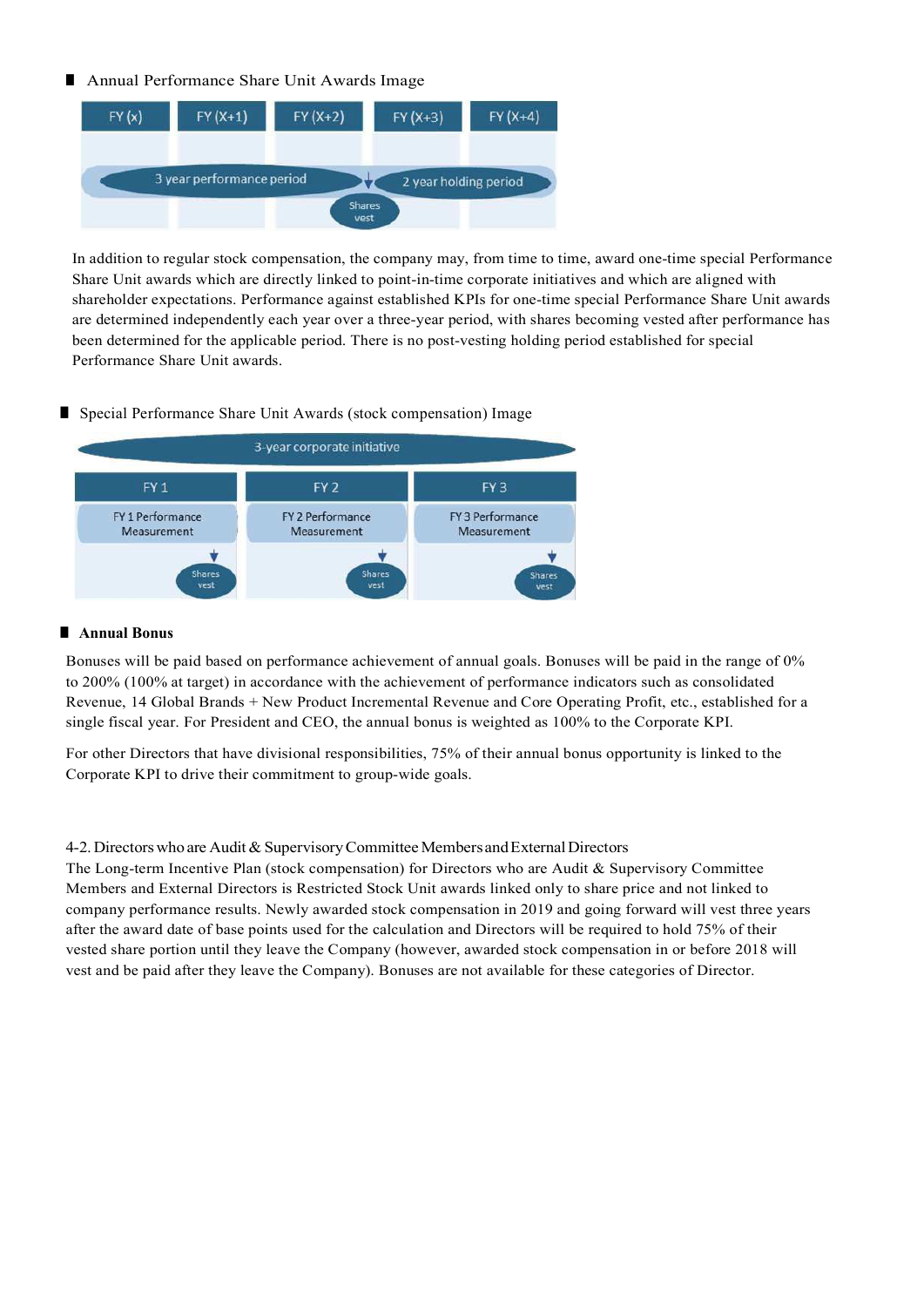## ■ Whole Picture of Directors' Compensation

|                           |                                                | Directors who are not<br><b>Audit and Supervisory</b><br><b>Committee Members</b> |                                     | <b>Directors who are</b><br><b>Audit and Supervisory</b><br><b>Committee Members</b> |                                     |
|---------------------------|------------------------------------------------|-----------------------------------------------------------------------------------|-------------------------------------|--------------------------------------------------------------------------------------|-------------------------------------|
|                           |                                                | <b>Internal</b><br><b>Directors</b>                                               | <b>External</b><br><b>Directors</b> | <b>Internal</b><br><b>Directors</b>                                                  | <b>External</b><br><b>Directors</b> |
| <b>Basic Compensation</b> |                                                |                                                                                   |                                     |                                                                                      |                                     |
| <b>Bonus</b>              |                                                | $\bullet$ <sup>2</sup>                                                            |                                     |                                                                                      |                                     |
| Long-term Incentive Plan  | <b>Performance</b><br>based <sup>1</sup>       | $^{\circ}$ 3,4                                                                    |                                     |                                                                                      |                                     |
| (stock compensation)      | <b>Not linked to</b><br>performance<br>results | $^4$                                                                              | $\bullet$ <sup>5</sup>              | $\overline{\phantom{0}}^5$                                                           | $\bullet$ 5                         |

<sup>1</sup> Includes Special Performance Share Unit awards

<sup>2</sup> Varies from 0% to 200%, depending upon the degree of achievement, etc. of the performance indicators such as consolidated Revenue, 14 Global Brands + New Product Incremental Revenue and Core Operating Profit, etc., established for a single fiscal year

<sup>3</sup> Varies from 0% to 200%, depending upon the degree of achievement, etc. in relation to consolidated revenue, free cash flow, indicators on profit, R&D targets, integration success factors, etc. over 3 years

4 During term of office

<sup>5</sup> Vest and paid three years after the base points used for the calculation are granted